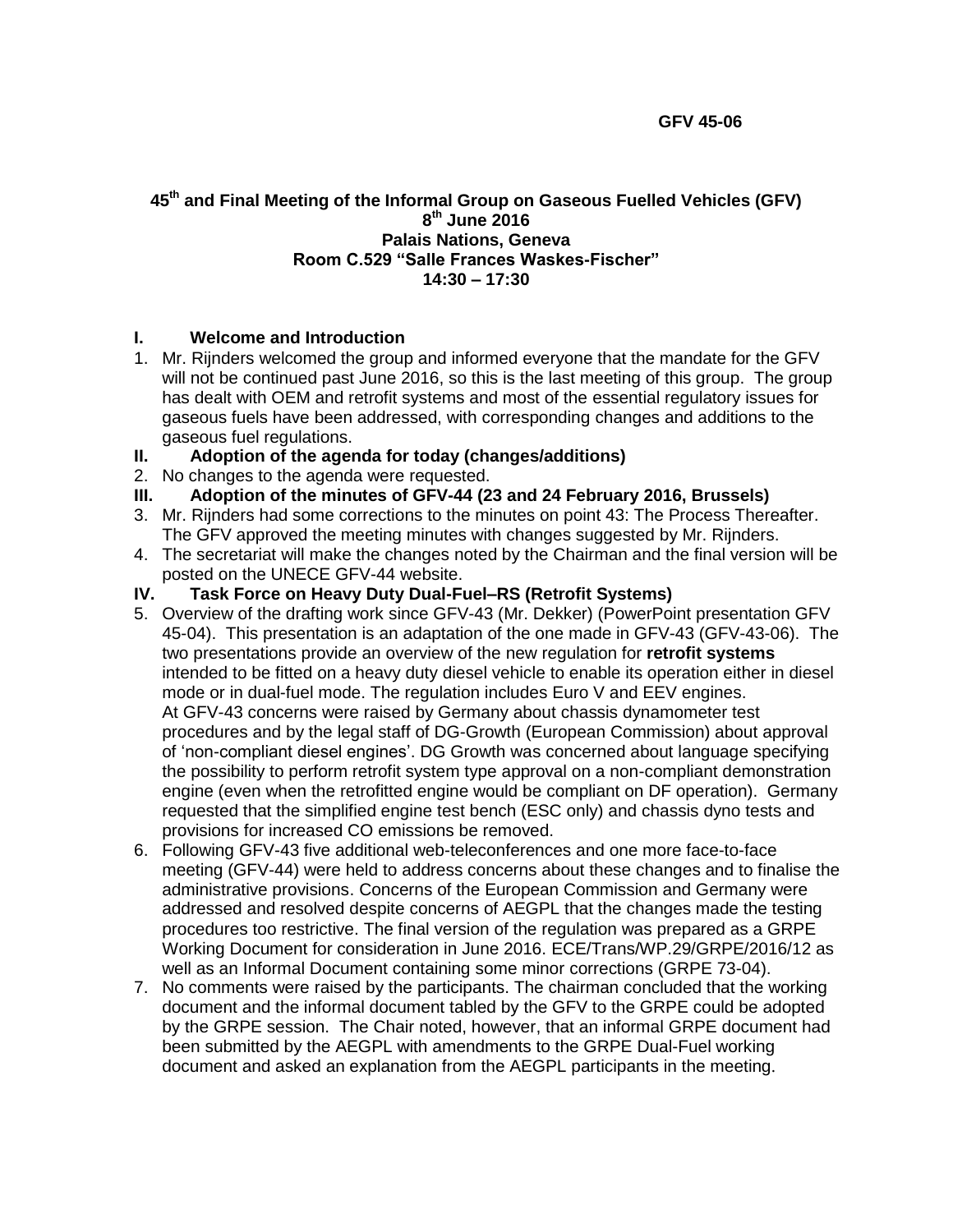- 8. AEGPL indicated that the recommended change comes from a number of important members and that the stringency of current version of the regulation presents a problem. They indicated that there is general agreement between their members that a good resolution must be attempted.
- 9. Mr. Rijnders took note of the AEGPL informal document for the GPRE and was disappointed that this initiative was not brought to the attention of the GFV informal working group. He indicated still to be positive that CP's of the GRPE will adopt the new Dual Fuel retrofit regulation in the GRPE session tomorrow.

# **V. Any Other Business**

No other business was tabled.

#### **VI. Final Meeting of GFV**

11. Mr. Rijnders took note that this was the last meeting of the GFV since an extension of the mandate is not being requested of the GRPE. He was pleased that the GFV has facilitated the gaseous fuels to become a 'normal' fuel so they are not treated as an alternative, niche market. Gaseous fuels are now part of the regulatory mainstream and the regulatory under the auspices of the GRPE (R.49, R.83, R.115, etc. is now more in the framework of 'maintenance'. But he also indicated that the gaseous fuel stakeholders and interested parties always can have ad hoc groups or meetings in order to create consensus amongst participants as has been done based on the work that has been done over the past eight years by the GFV. Mr. Rijnders said he will be willing to participate on an ad hoc basis to continue the consensus-building process.

Mr. Rijnders presented a short PowerPoint document (GFV-45-05) that provided a Background and History of the work accomplished by the GFV since its official inception at the time of its first mandate in January 2008. He noted the good work of the stakeholders and thanked Mr. Dekker for his outstanding contribution as Chairman of and contributor to various Task Forces, including those on OBD, and the heavy duty dual-fuel task forces for OEM systems for Euro V, Euro VI and the retrofit systems. He also thanked Mr. Seisler and NGV Global for their important contribution as Secretariat to the GFV. Likewise, he noted AEGPL's contributions as co-secretariats that included work performed by Mr. Duvielguerbigny (2008 to 2011) and Mr. Piccolo thereafter.

## **VII. Closing**

12. Mr. Rijnders thanked all the participants and ended the final GFV at 17.30.

#### **----------------------- Attendees**

André Rijnders, Chairman (RDW-NL) Henk Dekker, (RDW) Jeff Seisler (NGV Global/Clean Fuels Consulting) Alberto Castagnini (Landi Renzo) Cécile Favre (AEC) George Nikolau (AEGPL) Ondrej Sipek, (Dekra Cz) Andrej Zóltowski (ITS Poland) Adam Majercryl (ITS Poland) Ji Liang (MIIT, China) Jia Yu (MIIT, China)